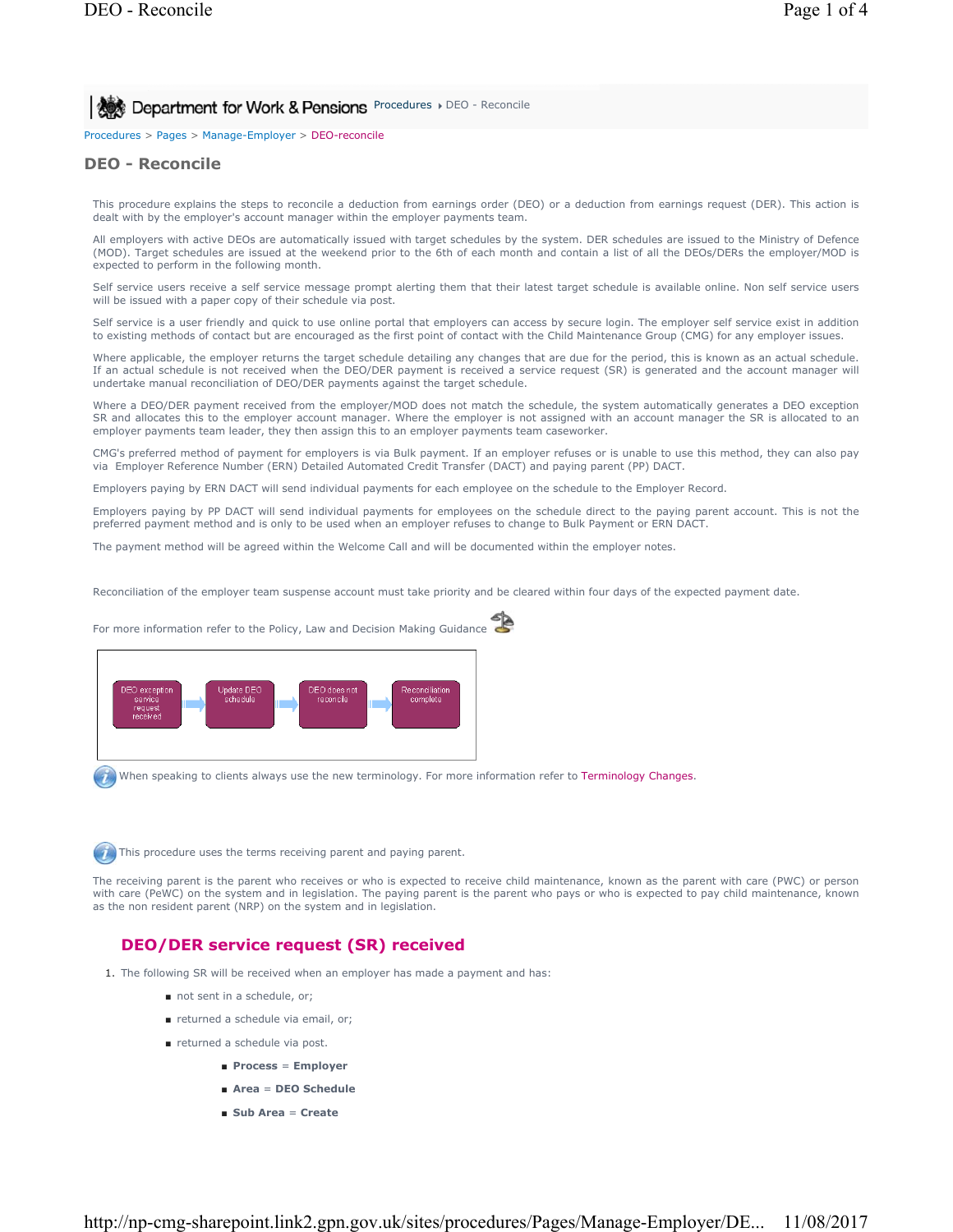The following SR will be received when an employer payment does not match the schedule received via self service or an error has been made by an employer account manager when manually entering an actual schedule:

- **Process** = **Employer**
- **Area** = **DEO Schedule**
- **Sub Area** = **Exception**
- 2. Within the SR select Status and change to In Progress. This generates an activity plan for to follow. An activity plan is a list of activities to be carried out to enable the completion of the reconciliation.
- 3. Select the **Go To Employer**, the following information is then viewable:
	- Employer schedule
	- Service requests
	- Account statements When the employer is paying via ERN DACT, this will show within the account statement view as individual payments for each PP on the schedule;
	- Activities
	- Non resident parent (NRP) national insurance number (NINO)
	- Employer Notes
- 4. Where an employer payment has been received but a schedule hasn't, check through any outstanding inbound correspondence work items received from the third party contractor. If a schedule is located input it into the system, for more information refer to DEO - Actual Schedule. If unable to locate a schedule:
	- Where an employer has a single DEO and the payment received matches the amount requested on the target schedule, the system will automatically allocate the payment to the relevant account without the need for Employer Payment Team intervention.
	- Where an employer has multiple DEOs and the payment received matches the amount requested on the target schedule, check the previous payments made. If the payment matches the payment on previous schedules accept the payment. For more information refer to DEO - Actual Schedule.

Otherwise contact the employer and either confirm the information over the phone or request they send the schedule in.

- 5. If the employer payment does not match a schedule received go to **Schedule Does Not Reconcile**
- 6. If the payment does match the schedule received, continue to **Reconcile Schedule**
- If an error has been made by an account manager when completing an actual schedule review the schedule and re-enter it once the error has 7. been identified, for more information refer to DEO - Actual Schedule.

## **Reconcile Schedule**

- 8. Confirm which schedule the payment from the employer relates to, then input the **Start Date** and **End Date** as follows:
	- For monthly schedules, use the dates 6th of the month to the 5th of the following month in line with the schedule that was issued to the employer. This is irrespective of the dates given by the employer; or
	- Where the period covered by the payment is less than a full month, use the dates provided by the employer
- 9. Where it is clear that the payment is for a period less than a full month but there are no dates provided by the employer, calculate the best dates to use. Consider the employers previous payment pattern or make a reasonable assumption, e.g. if the amount received is around a quarter of the expected full amount, the payment is likely to be a weekly payment. When calculating the best dates to use, use either:
	- The 6th of the relevant month as the **Start Date** where this is the first payment for the monthly period; or
	- The day after the last **End Date** where other payments have been made for this monthly period.
- 10. Select each paying parent NINO individually. When a NINO is selected view the paying parent's DEO/DER breakdown.
- For any payment updates received from the employer/MOD amend the DEO/DER actual schedule. To do this select the original SR (**DEO**  11. **Exception** SR) and select the **Amend DEO Schedule/s** view.

When dealing with an underpayment from MOD, check the paying parent's contact address. If the address is JPAC Process team, this indicates the paying parent is on active duty. Update the **Notes** field and the SR to show that no arrears action is required against the paying parent on active duty. For more information refer to Active Duty Flag.

- 12. Select the checkbox for each paying parent to be updated and then select **Update Selected NRP/s**.
- 13. This will go to the DEO Schedule Updates view. In this view appropriate updates can be made, as per any recent updates received from the employer/MOD. To update the amount to be received for each paying parent, amend the **Actual Amount** box.
- 14. For paying parents to be removed from the schedule, update the **Reason For Revision** box with the reason why the paying parent is no longer on the schedule e.g. NRP Dead, Left Employment. This will automatically generate an SR for the maintenance team to action the change.
- 15. Once all amendments to the schedule have been made select **Commit Updates**. If the DEO/DER now reconciles, go to Reconcilliation **Complete**. If it does not reconcile, go to **Schedule Does Not Reconcile.**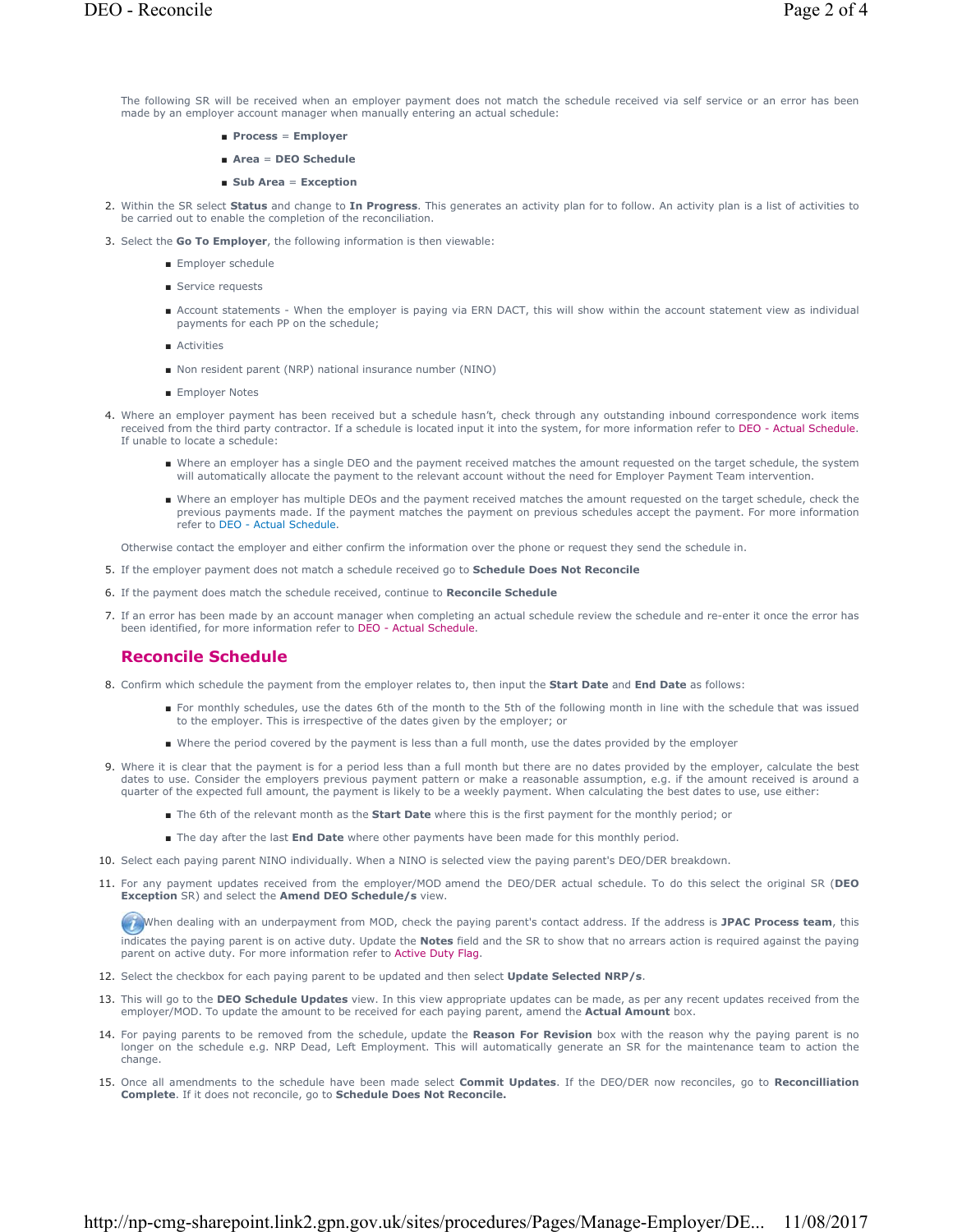## **Schedule Does Not Reconcile**

- 16. **Come 15 and 16 and 16 and 16 and 16 and 16 and 16 and 16 and 16 and 16 and 16 and 16 and 16 and 16 and 16 and 16 and 16 and 16 and 16 and 16 and 16 and 16 and 16 and 16 and 16 and 16 and 16 and 16 and 16 and 16 and 16** employer/MOD and discuss the discrepancies, explaining the Child Maintenance Group (CMG)'s expectations and outlining next steps.
- 17. Once contact is made, confirm:
	- List of employees with a DEO/DER
	- Have any paying parents left employment
	- Payment received and payment on actual schedule
	- If there is a shortfall has a clerical error been made by the employer. For more information refer to Employer Handle Missed Payment SR.

If employers/MOD have 2012 scheme cases only or a mixture of 2012 scheme and 1993/2003 scheme cases they should use the CMG preferred method of payment of BACS payments.

- 18. If any of the paying parents are reported to have changed their circumstances or left employment go to the DEO Exception SR and select the **Amend DEO Schedule/s** view.
- 19. Select the checkbox for each paying parent to be updated and then select **Update Selected NRP/s**.
- 20. This goes to the DEO Schedule Updates view. In this view amendments can be made for any paying parent that need to be amended or removed from the actual schedule.
- 21. The values that can be chosen to explain the discrepancy in payment are:

| <b>Employers (DEO)</b>        | <b>Armed Forces (DER)</b>    |
|-------------------------------|------------------------------|
| Add stat paternity pay        | Add stat paternity pay       |
| Deceased                      | Deceased                     |
| Full deduction not sent       | Left employment              |
| Left employment               | Minimum drawing rate applies |
| Multiple reasons              | Multiple reasons             |
| NRP change of income          | NRP change of income         |
| Payroll frequency not aligned | Protected earnings           |
| Protected earnings            | Redundancy                   |
| Redundancy                    | Statutory adoption pay       |
| Remove - not required         | Statutory maternity pay      |
| Statutory adoption pay        | Statutory paternity pay      |
| Statutory maternity pay       | Statutory sick pay           |
| Statutory paternity pay       |                              |
| Statutory sick pay            |                              |

- 22. For each paying parent where the deduction received is less than the full rate enter:
	- **Record Code** = record the relevant reason code
	- **Reason For Revision** = updated successfully against the DEO schedule records

In circumstances where the paying parent is now deceased or no longer works for the employer, the entered Reason Code and Reason For Revision will prompt the system to automatically create a Change Of Circumstance (CofC) SR for a maintenance caseworker to update the paying parent's case.

- 23. Once the actual schedule is updated with all changes select **Commit Updates**.
- 24. Where a clerical error has been made by either the employer/MOD or the CMG the amount for the paying parent will need to be amended. For more information refer to DEO - Update.

### **Reconciliation Complete**

- 25. Once the reconciliation is complete, review the updated employers actual schedule. Select **Retrieve Schedule Total** and Account Balance. The reconciled schedule amount should match the actual amounts.
- 26. The system automatically determines the difference between the reconciled schedule amount and the actual amount.
- When the reconciled schedule amount matches the actual amount, access the SR and select **Amend DEO Schedule** and then select **DEO**  27. **Schedule Updates** view for each paying parent that has been amended.
- 28. Update the drop down reason for revision as either:
	- Incorrect payment sent
	- Incorrect bulk schedule amount
	- Incorrect line entries